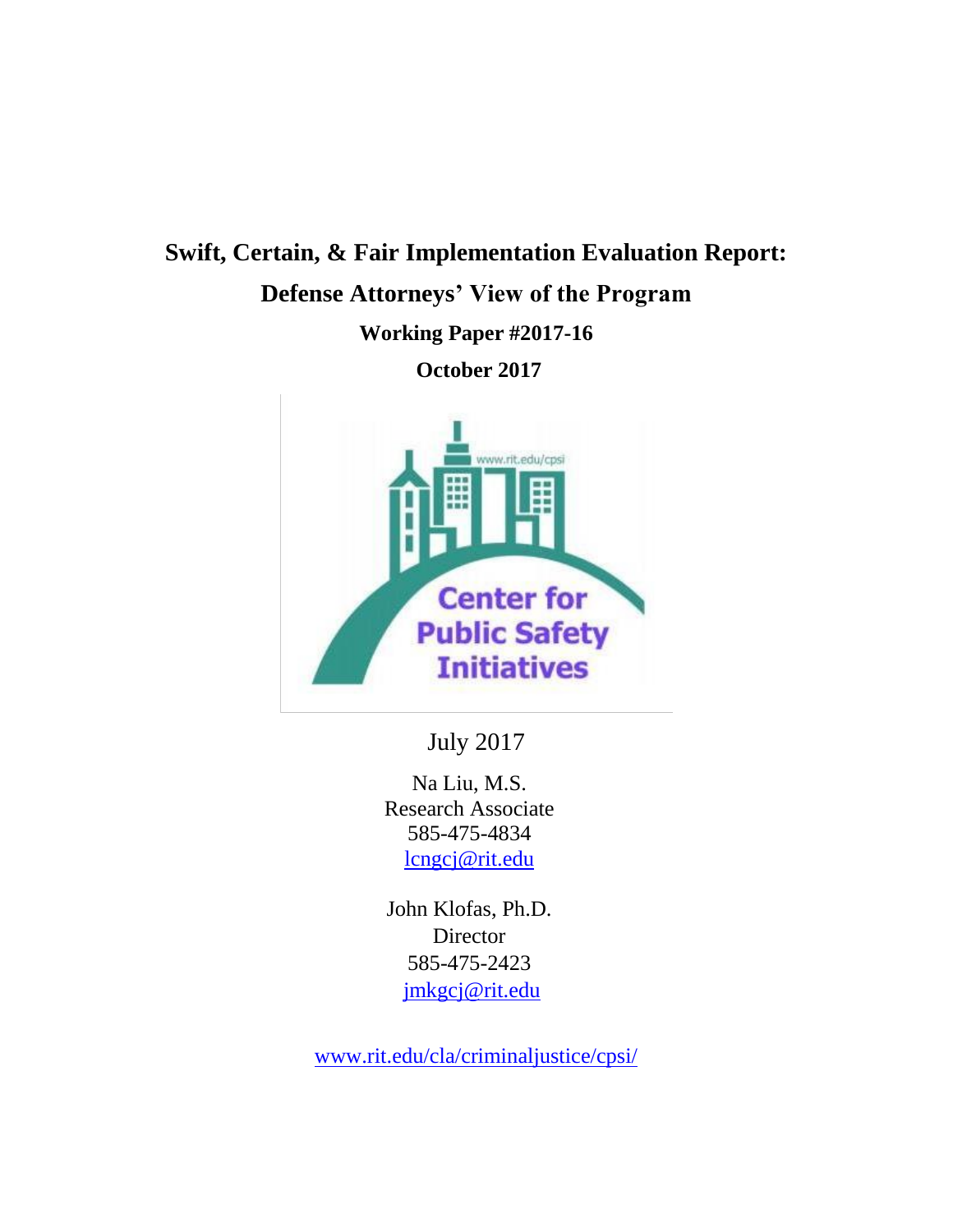#### Introduction

Defense attorneys are considered as the first advocates of the Monroe County Swift, Certain, and Fair (SC&F) program, because clients are likely to rely on their interpretations of the program. Moreover, their professional advice helps clients make the decision to enroll in the program or reject the plea offer. Based on the relationship between defense attorneys/public defenders and their clients, they are tasked to make sure clients understand the risks and benefits of the program as well as to ensure clients' initial buy-in to the program which is critical. Unlike other stakeholders—such as the Probation Supervisors, the (Assistant) District Attorney and the Judge—defense attorneys do not take active roles in the implementation of the Monroe County Swift, Certain & Fair Probation Program. Instead, they focus on representing their clients in court– they are the "first line of communication between court and the offender" (See [www.swiftcertainfair.com](http://www.swiftcertainfair.com/)) when their clients abscond. Collecting information from defense attorneys and public defenders enables us to identify some important factors that may help improve the quality of SC&F future implementation and expansion.

## Data Collection

For this report, researchers interviewed two SC&F participants' lawyers on their knowledge and thoughts of the program, as well as their understanding of the program's impact on their clients (See Appendix A for the list of questions used for the interview). We obtained the contact information of the interviewees outside the courtroom after their clients' SC&F court appearance and then contacted them for an interview request. Once the individual agreed to the interview, researchers scheduled a face-to-face or phone interview at the convenience of the interviewee. For each interview, the interviewee was provided with an introduction to the program evaluation as well as a statement of confidentiality. The researchers took notes of the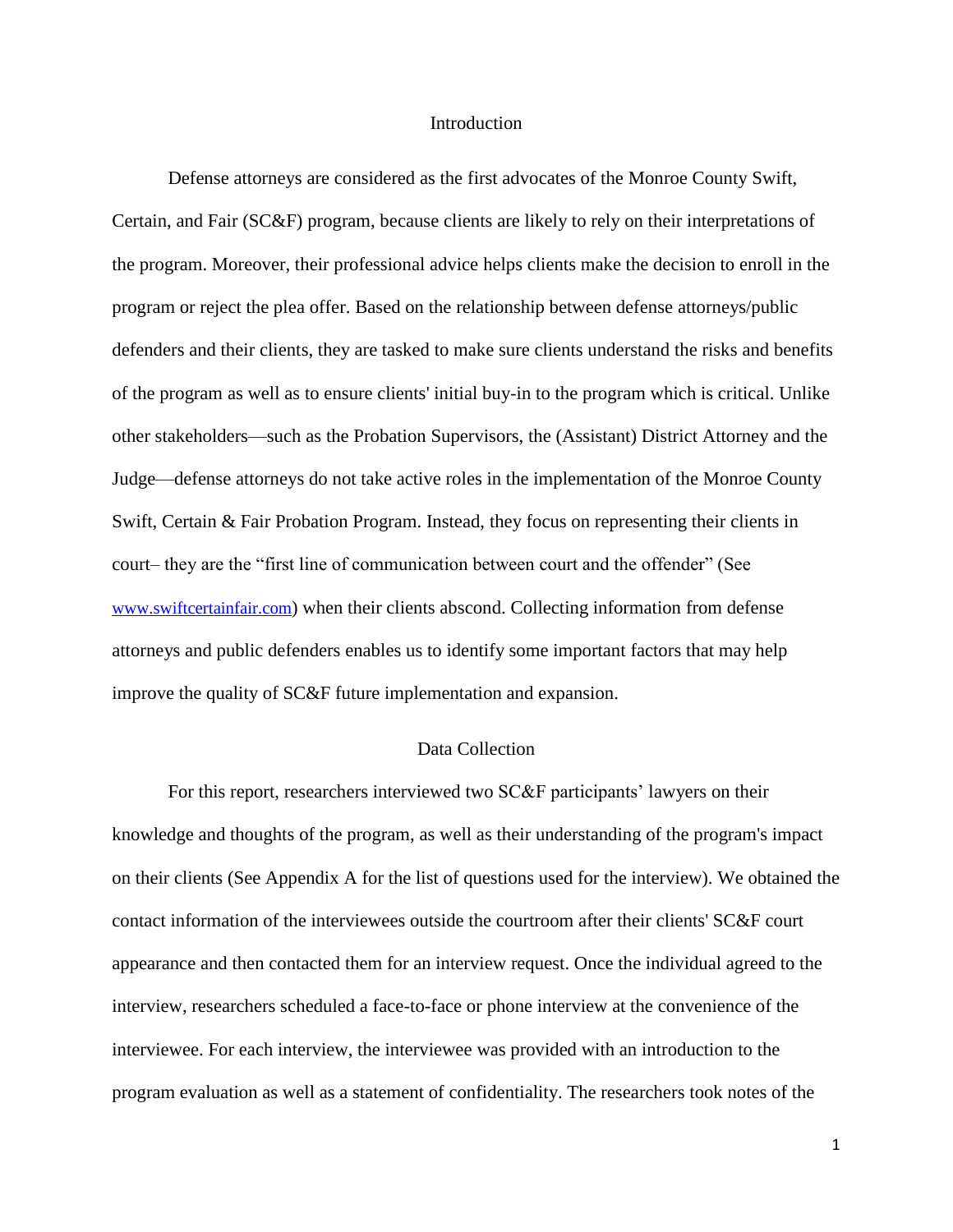interview and then generated key information for the evaluation report based upon the content of the interviews.

The two lawyers that were interviewed both specialized in criminal defense, and each was assigned to represent one SC&F participant. One of the interviewees was a public defender and the other a defense attorney working in a private law firm. The public defender that we interviewed estimated his caseload as between 60 to 70 cases, and the defense attorney gave an estimation of 30 cases.

# Key Findings

#### Client Background VS. SC&F Criteria: "Most of my gun cases don't fit into that area."

First of all, both of the interviewees spoke highly of the gun court: since the launch of the gun court in Monroe County, interim supervision probation alone has offered many of their clients an alternative to a prison sentence – "originally those cases would be considered for prison, but now they have an opportunity to re-operate in the community…that alone, is a step in the right direction." Both interviewees had a general understanding of the criteria for the SC&F target population such as the age limit, gang status, and a certain amount of criminal history, but had little knowledge on how exactly the screening procedure is done.

Even though the gun court model overall has offered many people charged with gunrelated crimes alternatives to prison sentences, both lawyers thought that there was a need to extend the criteria of programs like SC&F to allow more clients to benefit from it. Since SC&F started screening candidates in January 2017, a large number of the two interviewees' caseloads were screened for SC&F, but eventually sentenced to interim probation supervision. Usually, during the pre-indictment conference, the lawyers would advise some of their clients who they thought fit the criteria to get into SC&F. However, the very specific criteria/standard that clients

2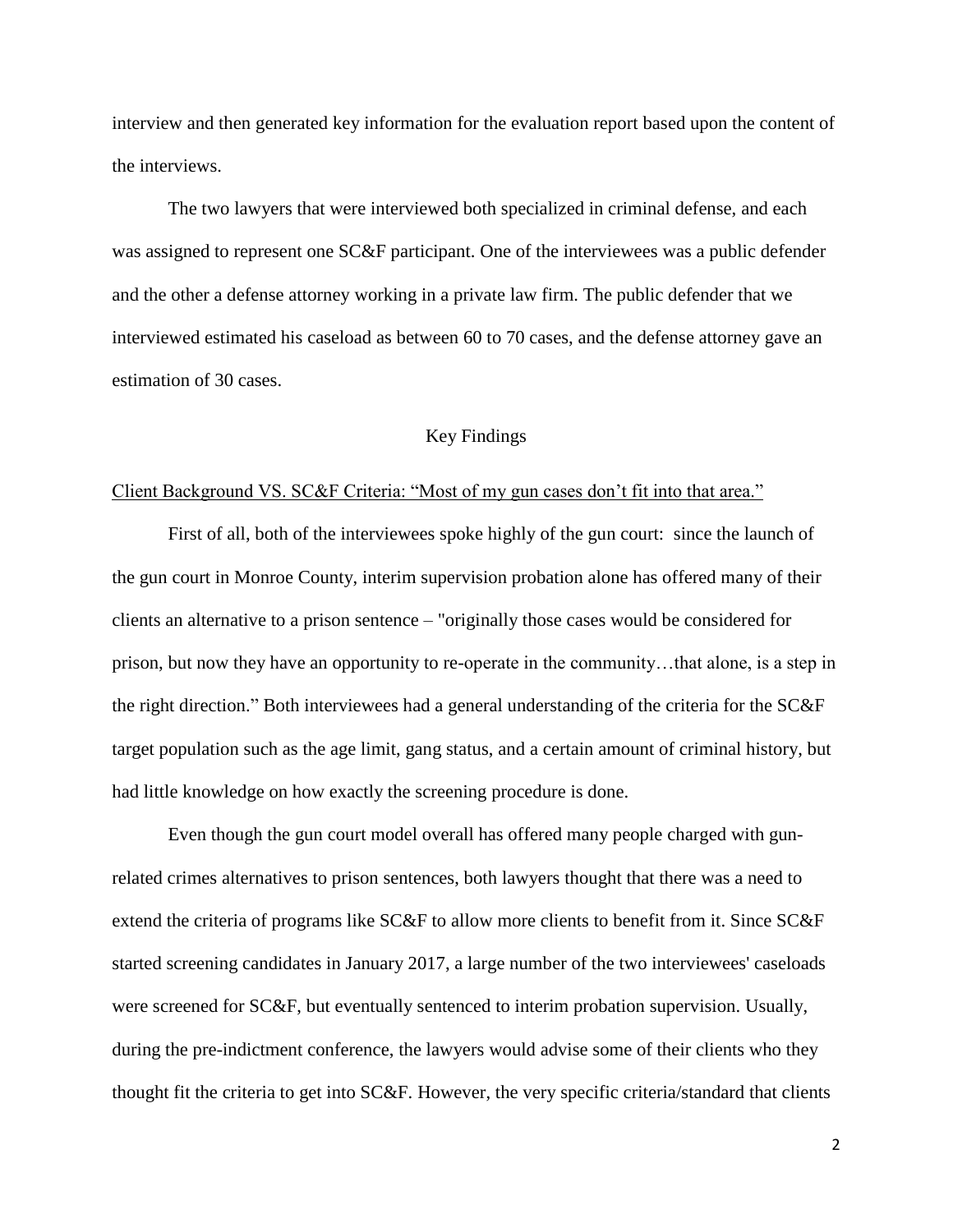have to reach in order to be considered for  $SC\&F$  became the major obstacle for their enrollment. One interviewee mentioned that he had recommended two other clients for the SC&F program thinking that they were both qualified, but both were eventually rejected by the DA.

The newly launched pilot program indeed offered some young individuals with some criminal background an alternative, but some people without enough criminal background – especially first-time offenders who are no longer eligible for Youth Offender treatment – were filtered out and received prison sentences. In the lawyers' eyes, the SC&F program offered a very specific group of people "privilege" which can be unfair to other clients who have limited criminal backgrounds. One interviewee used his client as an example to talk about the criteria for SC&F: "I have one client who got his very first criminal possession of firearm charge and went to prison for two years, why wasn't he considered (for SC&F)?"

Researchers also asked whether the two lawyers were aware of the change in the SC&F screening criteria. One interviewee stated that he was aware of the change and talked about his understanding of it: "…maybe because they (major stakeholders) weren't getting enough people… they either wanted to increase the number or make it look like it was working by enrolling more people with lower risk." The other interviewee did not know about the criteria change, but after researchers gave a description of it, he considered it to be a positive change of the program. He thought that everyone who received a pending gun charge should be considered for the program even if it is the individual's first gun offense. In this lawyer's opinion, getting caught with an illegal firearm for the first time is only "the tip of the iceberg" – the individual was probably on his/her way to committing future crimes. Programs like SC&F provide both supervision and opportunity for the individual while keeping him/her out of prison, therefore it should be made available to more people with a variety of backgrounds.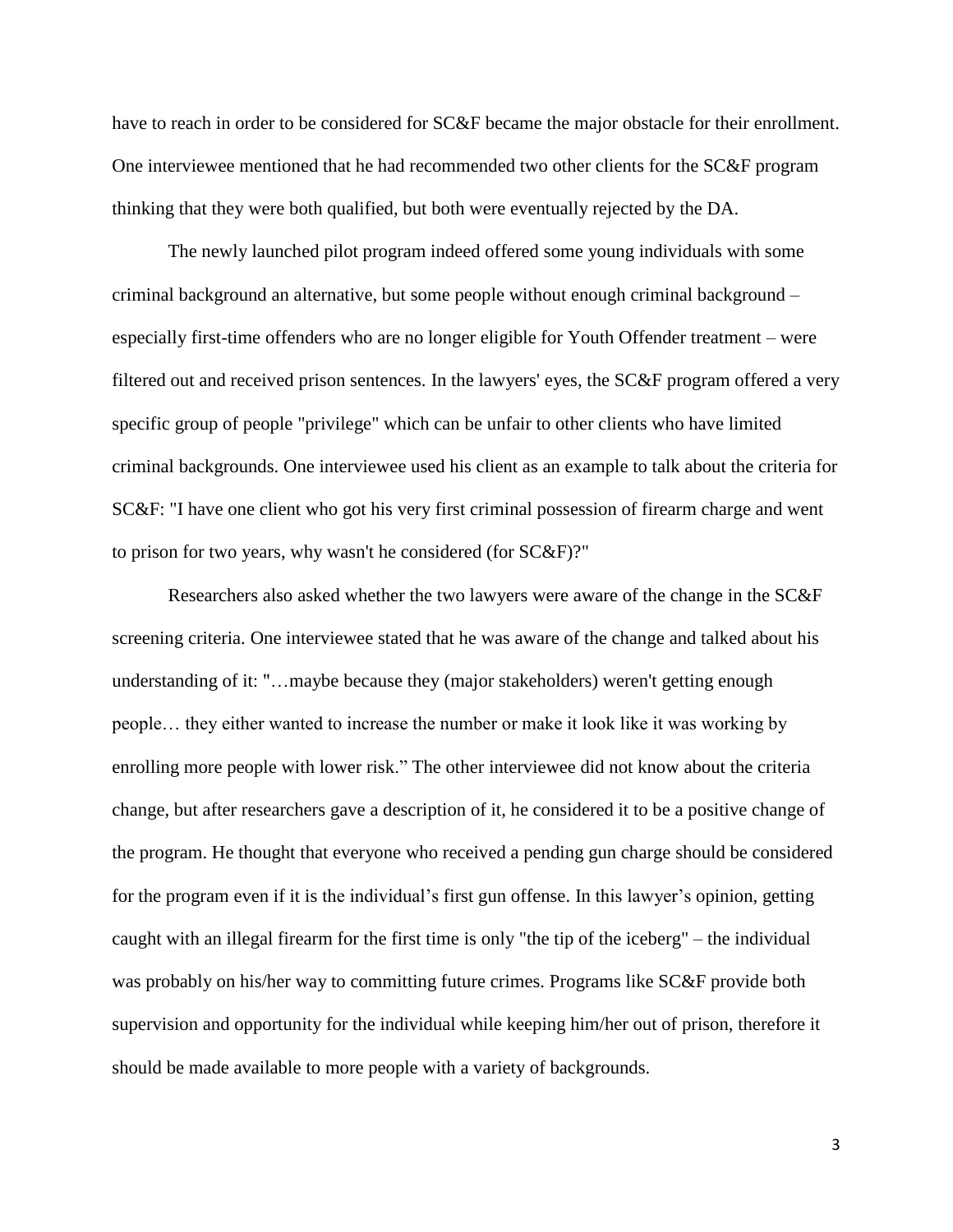## Pros and Cons of SC&F Program Design

The two interviewees talked about the design of SC&F, from the program contract, sanction grid, and major needs of the clients, to the negotiation of potential prison sentences. Both lawyers said that they reviewed the contract with their clients in a clear-cut manner, which was to present clients with the two choices they faced: "I explained…that there were two options: (the first choice is that) you enter this program, but it's going to be strict and you have a significant amount of time to serve if you fail, or you can take the shorter prison sentence that you are also offered right now." At that time, he advised the client to take the prison sentence because he thought the young individual was not going to successfully complete the program.

One interviewee mentioned that he did see an effort from program designers such as the District Attorney and the Mayor to ensure program buy-in among public defenders and defense attorneys. He understood that the program could provide an opportunity for his clients to stay out of prison, but he thought that the message behind the program was to simply "put young people in a condition where they are so supervised that they can't fail out of the program." He thought that the logic of the program operation (especially the technical supervision and violation aspects) may not be the best fit for young people: "…young people are knuckleheads and don't necessarily follow the same logic that we as adults used to design the program, and the focus (of the program) should be to work with them as much as possible rather than violating them and shipping them off (to prison)". He then talked about how the program should be designed with more consideration of young offenders' needs and risks: many of his clients with pending gun charges were young individuals who were already lacking discipline in the environment they grew up, yet programs like interim supervision and SC&F expected them to "be disciplined all of a sudden." He thought that "we" – as in the Judge, Probation Officers, Prosecutors, Attorneys,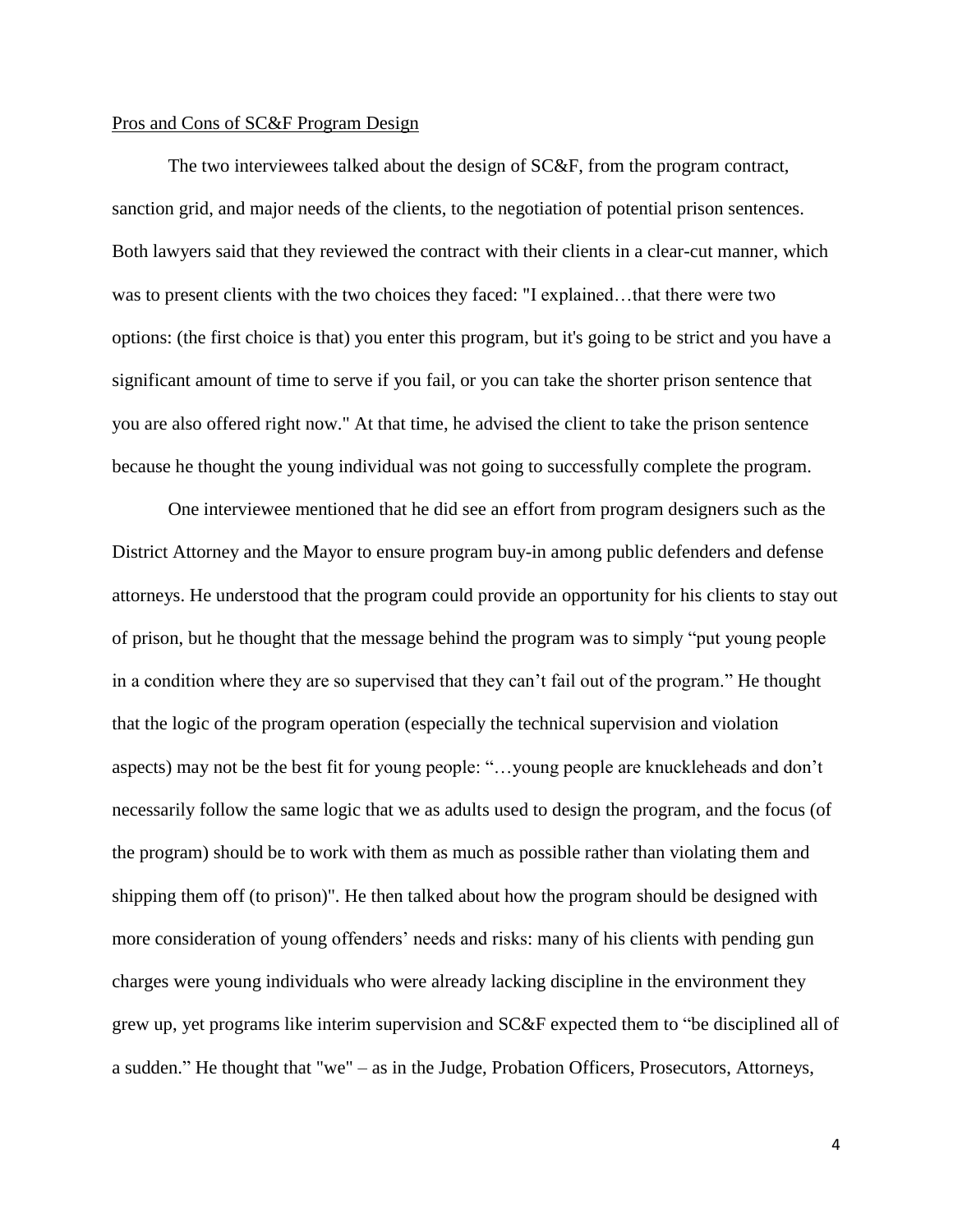and community service providers – should be more patient and understanding with the young participants. Interestingly, the other interviewee gave a very positive comment on the program design. He explained that he appreciated the clearly defined sanctions for violations of the SC&F contract, and even suggested for the interim probation program to start using a contract that includes the sanction grid component.

When asked about the court processing/scheduling speed for  $SC\&F$  participants, the two interviewees thought court appearances were scheduled fast for both SC&F participants and interim supervision participants. There was no apparent difference between the two programs. The two interviewees supported the "one judge for all cases" design of the SC&F program and commented that it offered more consistency, especially with the disposition of cases. In addition, both lawyers thought Judge Moran was the perfect judge for SC&F: "…they got the right judge," one interviewee commented. In regards to Judge Moran's way of explaining the program and addressing the issues to the participants during their court appearance, one interviewee considered that as a good message to be sent to the young people: "it teaches them consequences." He went on and explained that unlike some judges who would teach their clients the concept of responsibility by denying their Youth Offender treatment, Judge Moran sends a powerful deterrence message while giving reasonable and consistent sentences.

#### Looking Forward to Seeing Changes in Conviction

In order to be enrolled in the SC&F program, participants have to plead guilty to a felony charge which will likely affect their future life, especially employment. Both lawyers strongly advocated for new programs like SC&F to allow participants to earn an opportunity to reduce the felony charges to a misdemeanor. Even though lawyers knew that without the push from legislation, reducing the charge for a client charged a violent felony is unlikely to happen, they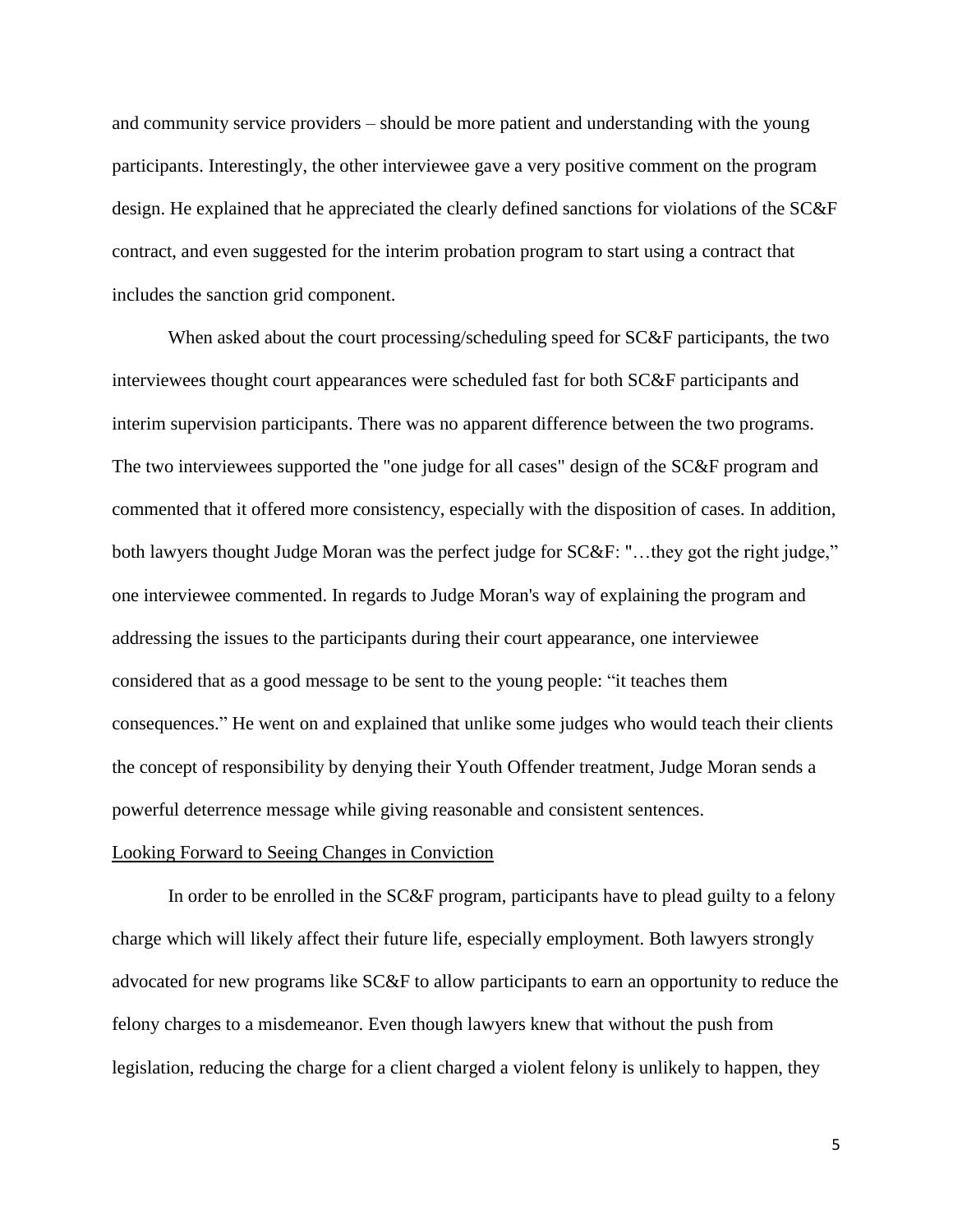still would like to see offers such as Youthful Offender treatment to be given to SC&F participants.

# Conclusion

Compared to other major stakeholders such as the probation supervisor, the assistant District Attorney, and local law enforcement, public defenders and defense attorneys have very limited involvement in the SC&F program implementation but their roles should still be considered as critical. Their buy-in of the program is especially important, as clients usually first learn about the program from their lawyers and the way the lawyers explain the program to them and/or advise them is likely going to affect clients' decision for enrollment. In fact, several eligible candidates did reject the SC&F program and researchers are plan on contacting their lawyers for interviews to see how they viewed the program as well as how they advised their clients.

Both of the lawyers thought the criteria for the SC&F program was very strict, and they were not satisfied by the fact that very few defendants would be eligible for the program. In their view, it seems unfair that having no or limited previous criminal record could become the primary obstacle for some clients to be eligible for SC&F. In fact, during the SC&F review meeting in February 2017, a representative from the Monroe County Public Defender's Office expressed similar concerns and suggested that the SC&F program open up the criteria to be available for more of their clients. The interviewees perceived the change of the criteria as a positive change of the program implementation, and would like to see more of their clients offered the opportunity to be enrolled in the SC&F program. Even though believe that changes need to be made, the two lawyers both agreed that the SC&F program is a good start.

6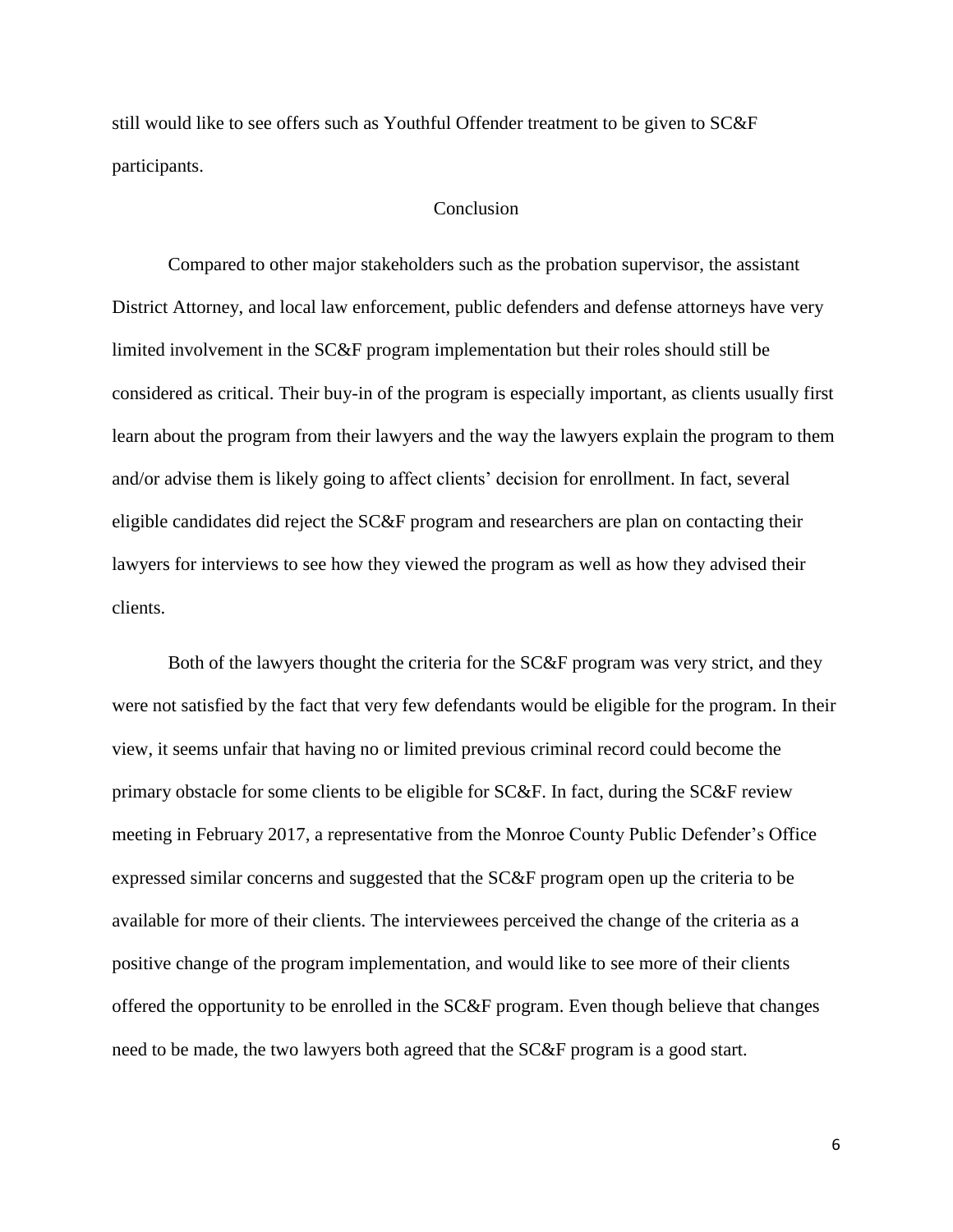One interviewee strongly advocated for adding components that show understanding of the developmental nature of the young offenders. While the SC&F program does offer programs like *Ready, Set, Work!* and Cognitive Behavioral Training (CBI) to its participants, researchers will conduct observation of these programs and interview case managers to evaluate their contents. In fact, the need for programs targeting SC&F participants has also been discussed during the monthly screening meeting; furthermore, follow-up meetings between probation and service providers have been scheduled.

Of all the other features included in the pilot program, the lawyers were in favor of the "one Judge for all cases" model and the clearly defined sanction grid because they provide more consistency, especially in terms of disposition. However, even though the lawyers advocated for more programs like SC&F, they did understand the risk associated with participating in the program and would dispute the prison sentences for their clients before they signed the contract.

Last but not least, both of the lawyers extended the topic by talking about the need for legislature to make a change to offer young offenders alternatives to prison: campaigns like "Raise the Age" and reducing felony charges for young offenders were both mentioned multiple times by the two interviewees. One of the interviewees suggested adding Youthful Offender (YO) treatment to future SC&F participants who qualified for it. In fact, during one of the case review meetings in August, 2017, the option to offer YO treatment was also brought up by the committee members and decision was made to offer it to one new candidate. This indicates that stakeholders of SC&F program stay on the same page during the program implementation.